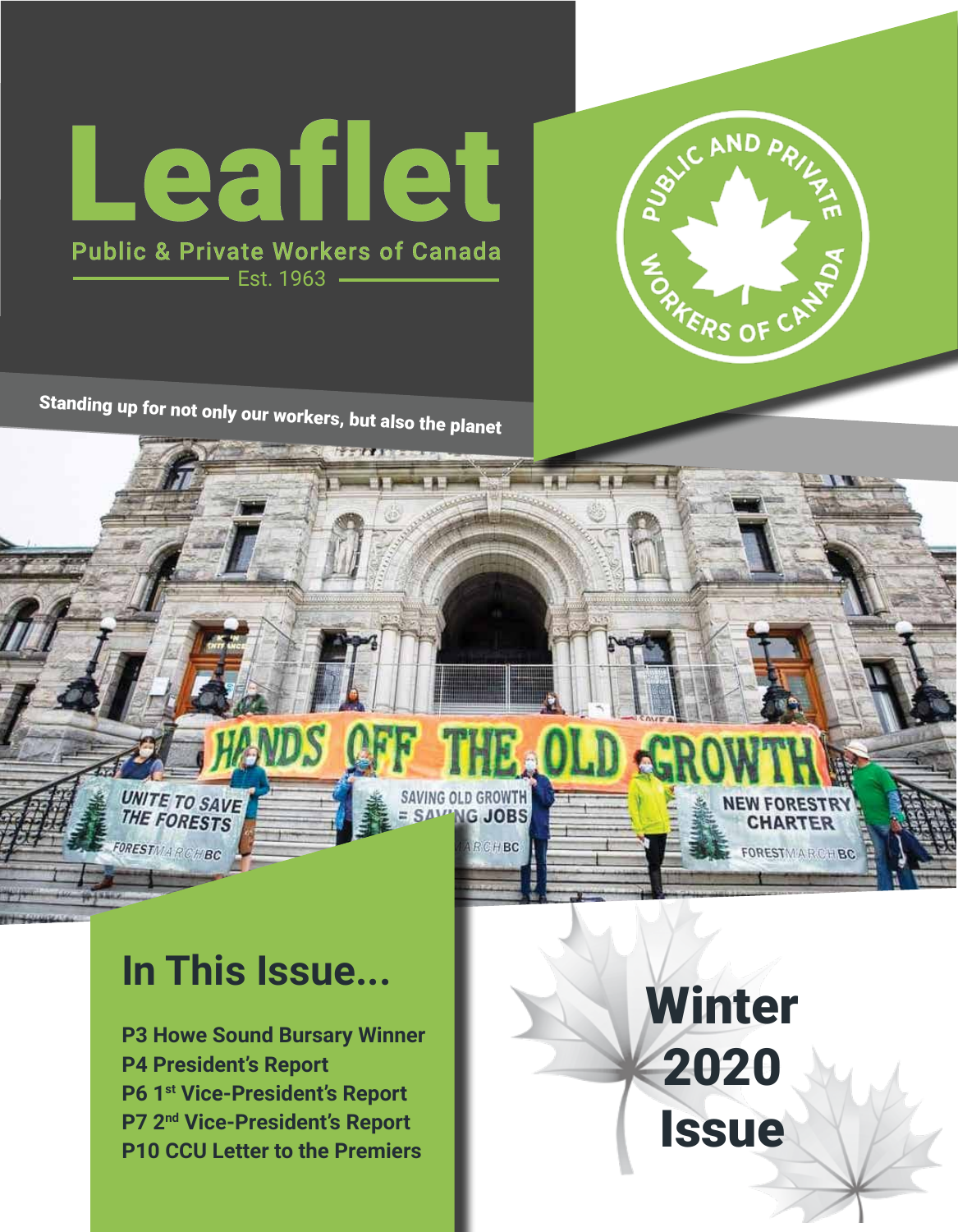**Gary Fiege President** gfiege@ppwc.ca 250.715.8320



**2nd Vice-President** vp2@ppwc.ca 250.756.5797

**Barry Touzin Occupational Health & Safety Officer** healthandsafety@ ppwc.ca 250.421.3205



**Cam Shiell Environmental Sustainability Officer** environmental

sustainability@ppwc.ca 250.701.9387



**Chen Xu National Office & Benefits Administrator** admin@ppwc.ca 604-731-1909



**Christina Nelson**

**Leaflet Layout & Production** national@ppwc.ca 604-731-1909

**Todd Smith 1st Vice-President** vp1@ppwc.ca 778.246.0967





# NATIONAL



#### **National Office**

**201 - 1184 West 6th Avenue Vancouver, BC V6H 1A4 Telephone: 604.731.1909 Toll Free: 1.888.992 .7 792 Website: www.ppwc.ca**

*Signed articles appearing in the Leaflet express the views and opinions of the authors. They do not form local or national policies or procedures. We welcome your feedback, opinions and inquiries.* 

*The Leaflet attempts to give coverage to all locals, and pertinent material will be held for the future if the space is unavailable in the current issue.*





Thank you again for your belief in the programs and services Covenant House provides to the youth we serve. Please feel free to reach out with any questions you may have.

Wishing you health and safety,



# 2020 HOWE SOUND SECONDARY BURSARY AWARD WINNER *Congratulations!*

Join the Public and Private Workers of Canada in congratulating Sage Roeder for winning the 2020 Howe Sound Secondary Bursary award!





Wow! Thank you for your recent gift. I am so inspired by the compassion you offer to everyone seeking help at Union Gosdpel Mission. Because of your partnership, hundres of men, women, and families are finding hope through our programs.



Thank you for your generous gift!

Your support will help families in our community who sometimes struggle to provide enough food for themselves and their children.



Thank you for the generous support you have been giving to Sala Evance. You're helping provide Sala, her family and the whole community with life-changing fundamentals, such as access to quality education, special healthcare, safe water, and nutritious food.

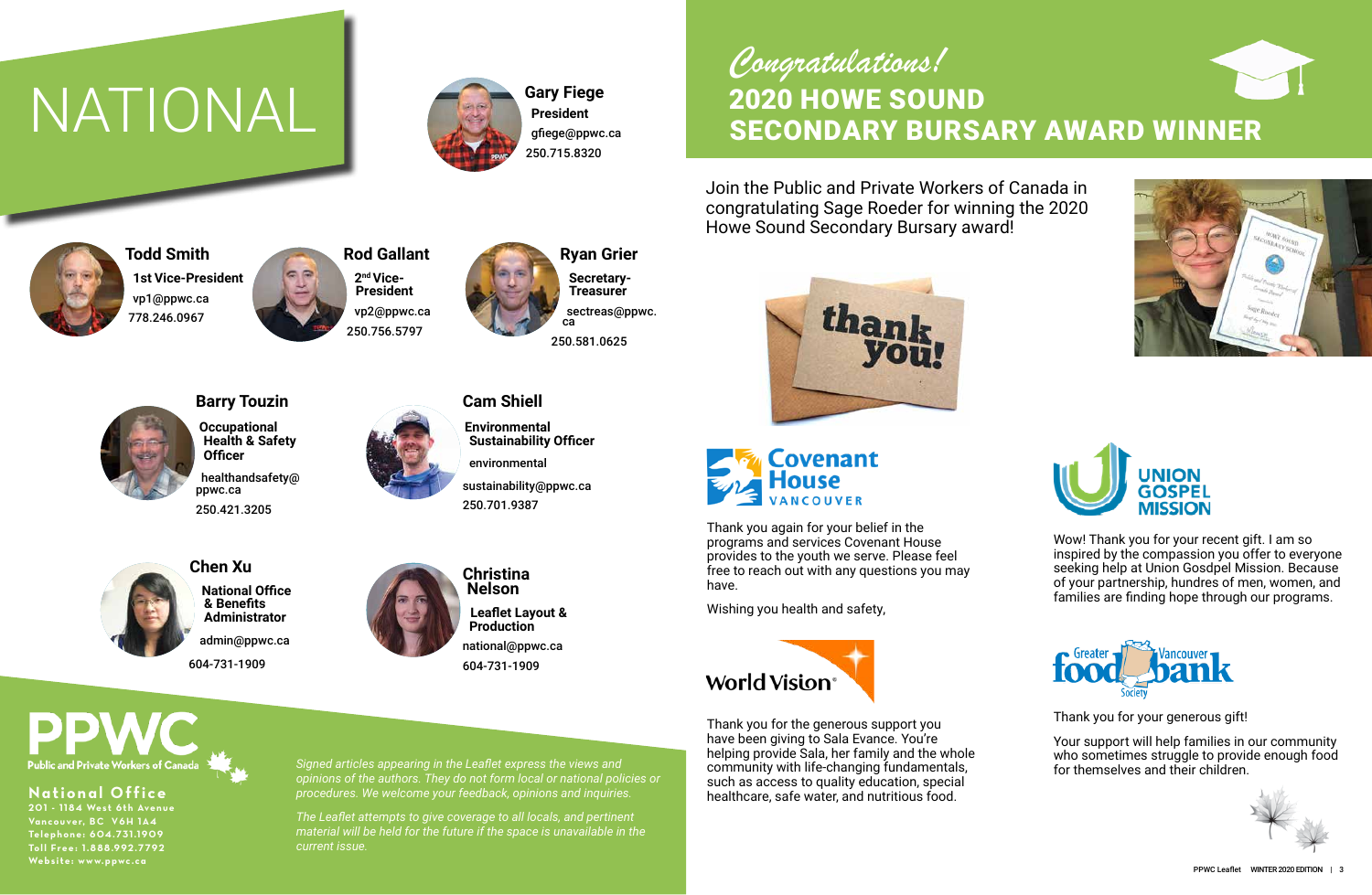"The world as we know it, has forever changed." This old adage is truer now than in any period of my 55 plus years on this planet. The changes that have taken place in 2020 will leave a mark in the history books and future generations will look back on this year much the same as we do with our relevant past.

It has been a trial and tribulation to keep moving forward with our union, but forward we must go. We can either embrace reality and deal with it through perseverance and tenacity or we can become victims of it. I choose to be in control of my domain as much as possible. This doesn't mean that there hasn't been moments of self doubt or feelings of doom and gloom, for those are true human emotions. It means taking the world as it is presented and making the best of the situation. It means waking up in the morning and choosing happiness over the alternatives. I could go on, but my point is this: life is what you make of it so, make something of it!

COVID-19 is a terrible blight on humanity, one cannot argue the toll it is taking on our society. However, if you take the time to look past all the negativity associated with this pandemic, you see silver linings. They are indeed there, but sometimes you



need to look hard

for them. These for me include being closer to my family and friends. It means looking at everything with a new lens. It means appreciating what I do have instead of wishing for what others may haveeing grateful.

This outlook or should I say "inward look" has allowed us to make great strides forward in many areas. Some of which include focusing on our office procedures, systems, contracts, lease agreements, organizing, bargaining, travel, safety, priorities, etcetera.

None of this would be possible if I didn't have a great team working around and with me. Table officers, part time officers, NEB members, office staff, locals, cohorts, family and friends all have been pushing forward through the quagmire of the last nine months and for that I am thankful. I am proud to write to you today that as a collective, we are in a better place for the work and effort put in over the last years.

> With the high lumber pricing coupled by low log stumpage, one would surmise that all the producers would be running their operations to maximize profits. However, this is not the case in Mackenzie. Since late July, Peter Merkley and the National have been trying to get our beleaguered sawmill back into operation. With the reasons for why Canfor shuttered the plant no longer in existence (high costs and low selling point), we thought it prudent to initiate the discussions on a restart. We were optimistic that we had the mindset to work with the company to alleviate concerns expressed to us. As much as we had optimism, reality quickly struck us hard on the face. These discussions would only be one sided with us giving and the company not committing to a restart. This was further squashed when a company rep iterated to us that they would lose the levera

We have just signed our new tenants to a multi year lease and look forward to building a good relationship with QxMD a division of WebMD. This process had a huge learning curve associated with it. We started out last year giving our last tenants notice that we where going to renovate our space and since we could not come to terms on a fair rent structure, they gave notice to vacate. Just as we had finished our renovations, COVID 19 hit and it looked like we would be hard pressed to find a tenant. Colliers did a great job representing us in the process of identifying potential clients and showcasing our space to them. In August, QxMD had shortlisted us and we began lease negotiations. Over the last number of months, we bounced several versions of prospective agreements back and forth between parties and I am ecstatic to have this project somewhat completed. We will be working with our tenants for installation of a kitchenette and fibre optics.

The provincial election final results are in and we have a majority government to work with for the next four years. The cabinet announcements were just made on November 26, 2020 allowing the work to commence that was put on hold while democracy was enacted to commence. There is work to be done with the Minister of Advanced Education, Minister of Labour, and the Minister of Forests, Lands, Natural Resource Operations and Rural Development. We will represent you, the membership to the best of our abilities on what matters to you the most. We will work for stability and fairness in the many volatile situations and scenarios we face.

One item needing closure is the Timber Supply Area (TSA) discussions we are involved with, both in Mackenzie and the Kootenays. A year and a half ago, the Premier challenged the CEOs of forestry companies to lead discussions and build consensus between all stakeholders in the respective areas under review. These groups include corporations, First Nations, unions and communities. It was a good move by government in that they wanted stakeholders to find solutions based on mutual goals not dictated to by government. Both

groups have presented some of their recommendations for consideration to the ministry. There is more work to be done on areas we haven't yet tackled but the groups felt a focused approach on key areas was better than a broad bunch of recommendations. Further to this end, the resources available for this committee where finite as most attendees ran this off the sides of their desks while still doing their regular duties. If fully implemented, the recommendations will go a long way in easing costs thus ensuring stability for the long run.

We have been very busy with organizing opportunities since the pandemic started. Of note, Paper Excellence's appeal of the Labour Boards decision to grant us the Supervisors certification failed as the company's assertations where deemed to be groundless. This has led us to the point we can start negotiations. Before we can do that, we needed to build an agenda that captured all the nuances, benefits, wages an general working conditions. Building a collective agreement from scratch is a huge endeavor and I'd like to commend the wage delegates that have worked tirelessly over the last few months to get to a point where we are ready to present to the company. We are scheduled to do our agenda exchange



| sided with us giving and the company<br>not committing to a restart. This was further squashed when<br>a company rep iterated to us that they would lose the leverage                                                                                                                                                                                                                                                                                                                                                 | Timber Supply Areas and District Boundaries of B.C.                                                                                                                                                                                                                                                                                                                                                                                               |
|-----------------------------------------------------------------------------------------------------------------------------------------------------------------------------------------------------------------------------------------------------------------------------------------------------------------------------------------------------------------------------------------------------------------------------------------------------------------------------------------------------------------------|---------------------------------------------------------------------------------------------------------------------------------------------------------------------------------------------------------------------------------------------------------------------------------------------------------------------------------------------------------------------------------------------------------------------------------------------------|
| they had on the government (in relation to TSA discussions and<br>cost relief) if they restarted now. There is nothing like being<br>held hostage to corporate decisions.                                                                                                                                                                                                                                                                                                                                             | on December 10th. The new members are anxious to get<br>negotiations started as it has been fully two years since they<br>first approached us.                                                                                                                                                                                                                                                                                                    |
| It was a different story for Local 8's Ladysmith certification.<br>Our members in this sawmill have seen their fair share of<br>downtime. Markets, the USW strike, Mosaics downtime and<br>fibre costs all played a role in the downtime. Plant Chair Adrian<br>Soldera was like a dog on a bone, constantly pushing the<br>company in an effort to get the mill restarted. Ultimately and<br>through no small part by the PPWC, Western started the mill<br>back up (albeit on one shift while inventory was built). | The collective agreement for our pulp mills is set to expire<br>in April of next year so we have started the agenda building<br>process. Locals have solicited members for input into the<br>agenda and we are now getting together to finalize our wants<br>and needs for eventual presentation to the company. With<br>COVID-19 running amok, we are having to hold meetings via<br>Zoom, which will be difficult but we have no other options. |
| We have been very busy with organizing opportunities since<br>the pandemic started. Of note, Paper Excellence's appeal<br>of the Labour Boards decision to grant us the Supervisors<br>certification failed as the company's assertations where                                                                                                                                                                                                                                                                       | The Christmas holiday season will soon be upon us. I wish<br>that each of you and your families stay safe. I further wish that<br>vaccines become widely available and that we can get back to<br>a stable world again.                                                                                                                                                                                                                           |
| deemed to be groundless. This has led us to the point we can<br>start negotiations. Before we can do that, we needed to build                                                                                                                                                                                                                                                                                                                                                                                         | In Solidarity,                                                                                                                                                                                                                                                                                                                                                                                                                                    |
| an agenda that captured all the nuances, benefits, wages and<br>general working conditions. Building a collective agreement<br>from scratch is a huge endeavor and I'd like to commend the                                                                                                                                                                                                                                                                                                                            | <b>Gary Fiege</b><br><b>National President</b>                                                                                                                                                                                                                                                                                                                                                                                                    |

# NATIONAL PRESIDENT



*Minister of Advanced Education Anne Kang, Minister of Labour Harry Bains, and the Minister of Forests, Lands, Natural Resource Operations and Rural Development Katrine Conroy.*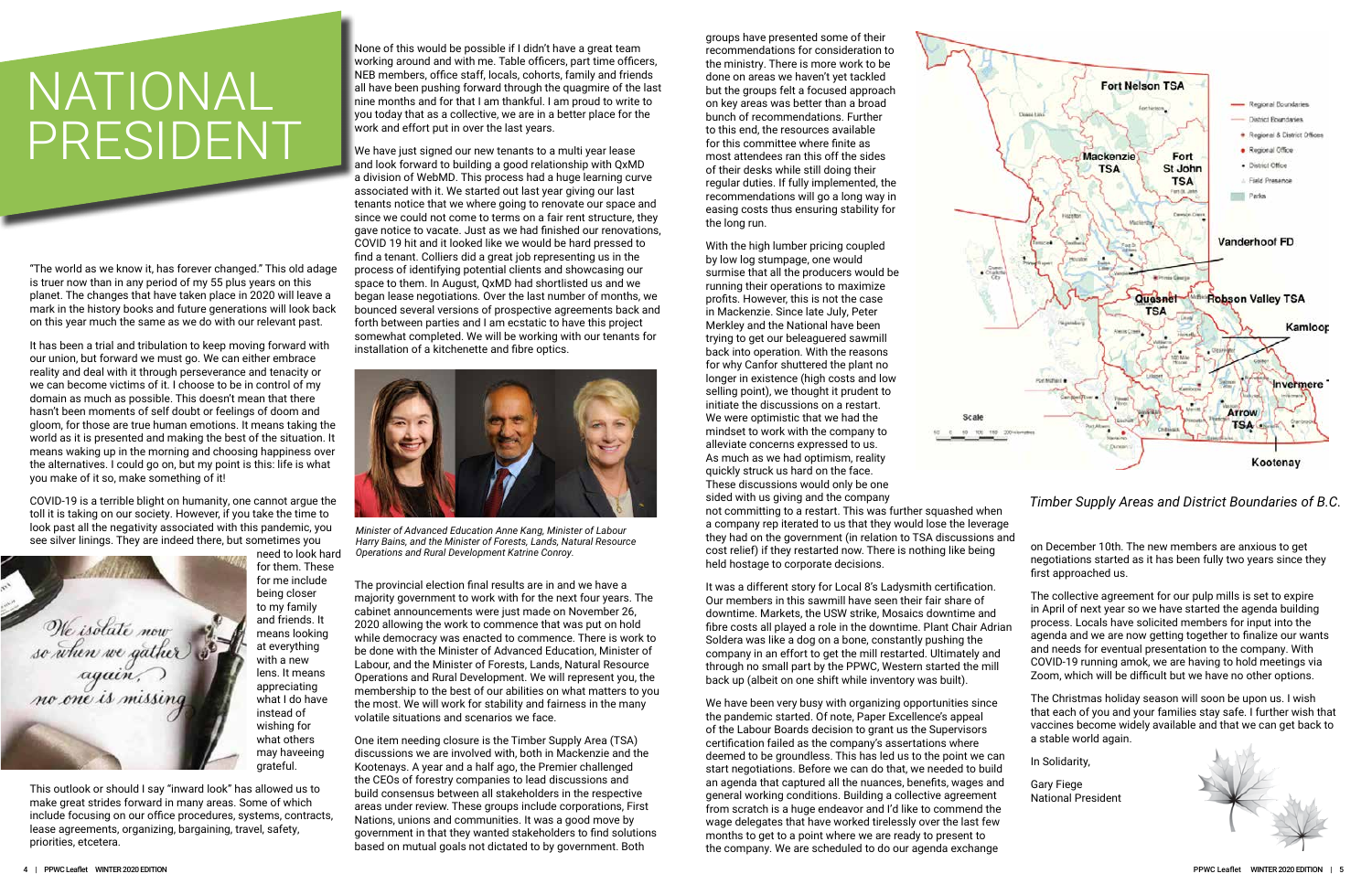Firstly, and most importantly, I hope all of you and your families are well including the family members that have become shut in during these crazy times. Personally, I have had to deal with the after effects of isolation with this horrible situation. I must say, it has been a trying time for my family and I, but it did lead to some success. For this I am extremely grateful.

Remarkably, it has also been a busy summer and fall with new opportunities for our great union. We've begun the Greenlight Innovations drive of 72 non-unionized workers, with the cards submitted to the Labour Board, we are just awaiting the vote.

Congratulations to the new group of 68 GTAP workers joining PPWC Local 5! These RCMP Federal Headquarter workers voted almost 100% in favor of joining our great union.

We also welcome non-unionized workers of North Island Hospital Comox Valley and North Island Campbell River Hospital who have joined us with a 100% vote. Congratulations Local 8 on your new members!

Through mediation, we were able to secure bargaining dates with Million Air and extended benefits by 18 months to laid off employees as their benefits and recall rights were about to expire.

## **Closing**

I predict that because of this pandemic, workers will have a desire to unionize more than ever and members of unions that did not serve them will be looking for change.

I wish you and your family health and happiness. I remind everyone to take extra care of those who are left alone during these times and to remind our memberships to do the same. The vaccine is just around the corner

# NATIONAL 1ST VICE-PRESIDENT

I will leave you with a few words on those who may be forgotten during these unprecedented times:

## **The Forgotten**

Since the start of this pandemic, it became extremely clear what the enemy was and who this enemy was most likely to affect. Like the slow wiping of a hard drive, the forgotten are left alone to survive on their own devices or risk death. As we found in so many tragic care home stories, those who survived look at an empty chair where loving families

once sat. I don't think enough is being said for these voiceless heroes of our past, present and future. I can even go as far as to say that some feel they are considered expected losses.

As I write this, my stomach is turning in knots because I see so many out there unwilling to make it their concern, but rather think 'Why should I sacrifice anything? It'll be fine, they should just stay home.' So, what does that mean stay home? It means that for many alone in their own mind, each hard drive is stimulated differently to some sort of demise, these same forgotten who made so many unbelievable sacrifices. I worked with veterans at Shaughnessy Hospital when I was 16, which taught me a high degree of empathy for these invaluable resources of knowledge. I would hang onto every story that I was privileged enough to hear, and I'd think to myself what sacrifices these once young volunteers made. They selflessly protected the compromised and aged too many of their own pain, suffering or death.

For the sake of all that is good, remember the forgotten during these terrible times. Together we can all survive and enjoy this planet during our microcosm of time.

In the National office, it has been great being part of the team to help with the daunting tasks they face every day in running the behind the scenes, so everything flows smoothly. I see the hard work the ladies put in to keep things running effectively so we all can do our jobs and not have to worry about it. This is very much appreciated.

In Solidarity,

Todd Smith National 1st Vice-President

# NATIONAL SECRETARY-TREASURER

# NATIONAL 2ND VICE-PRESIDENT



*A Local 5 socially distanced Shop Stewards Course at its finest in October just before the lower mainlanf's newest restrictions took effect. We may have to look at training over Zoom in the near future. Stay posted!*



*All union events will be postponed until further notice. Announcements will be sent out once the new dates are set.* 

Hi everyone and welcome to the winter edition of your Leaflet. As we hunker down for the great weather of winter, we find ourselves just as busy as ever. I have been settling into the role of your Second Vice-President and am enjoying it a lot. Fortunately, the learning curve hasn't been steep as I have been very lucky to be a part of the great team at the National office for many years in my previous roll.

We have had a busy fall since the last Leaflet, with organizing drives all coming in pretty much at once. Seeing new members who want to join our great Union has been heartening to behold along with being a part of the team to meet and chat with many of them.

We have just had another group come on board from two more hospitals on the Island. These workers were non-union where everyone else in their hospitals are. They chose our union after their assessment of us and we went to work to have them join us. The vote went through with the workers voting 100 percent in favour. We are pleased to welcome the workers from the North Island Hospital Comox Valley and North Island Campbell River Hospital to the PPWC. We have already met with the group and set up the wage committee and now the task of building their collective agreement begins. We are looking forward to this process.

We have been working hard for a couple months building a collective agreement for the Howe Sound Supervisors. They have been a great group to be working with completing this task. When building an agreement of this size from scratch, it has had its challenges, but we have managed to complete the package and are ready to go to the membership. We built a great PowerPoint to present to the membership in Gibson's, but then the rules of Covid changed and we had to scramble to do it a different way. Fortunately, we were able to present it online for the members. The vote is able to go ahead for acceptance and then move forward to bargaining. We are looking forward to the process of hammering out this agreement with Paper Excellence once Covid rules relax. I was nominated to sit on the Forest Stewardship Council Hello Brothers and Sisters, As the newly elected Secretary Treasurer, I would just like to take the opportunity to thank everyone who voted for me. I promise to the membership to fulfill my duties to the best of my abilities and can only aspire to do the job as well as my predecessor. I would also like to thank Al Sahlen for all his years of commitment to this organization and how he kept us all on track while in this position, I know at times it must have been frustrating. (Some people may or may not concur with that). So again thanks to all.

We are nearing the end of the craziest year with Covid interfering into every aspect of the world we live in. It has affected everything we do and how we do it. It has made many challenges for how we do the jobs at the National level, but we have persevered and vow to not let this pandemic get the best of us like I know our members have as well. Be safe out there for yourself and your families.

(FSC) board on behalf of the PPWC and won the election by beating the incumbent Unifor Rep. The PPWC are long standing members of the FSC and have been actively involved for nearly 20 years. FSC is a global, not-for-profit organization that sets the standards for what is a responsibly managed forest, both environmentally and socially. In Solidarity, Ryan Grier National Secretary-Treasurer

I'd like to end with saying its terrific being apart of the National team working with Todd and Gary to bring our great Union to even greater levels. Working with the locals that have needed our support and working firsthand with brand new members along with building contracts for them.

In Solidarity,

Rod Gallant National 2nd Vice-President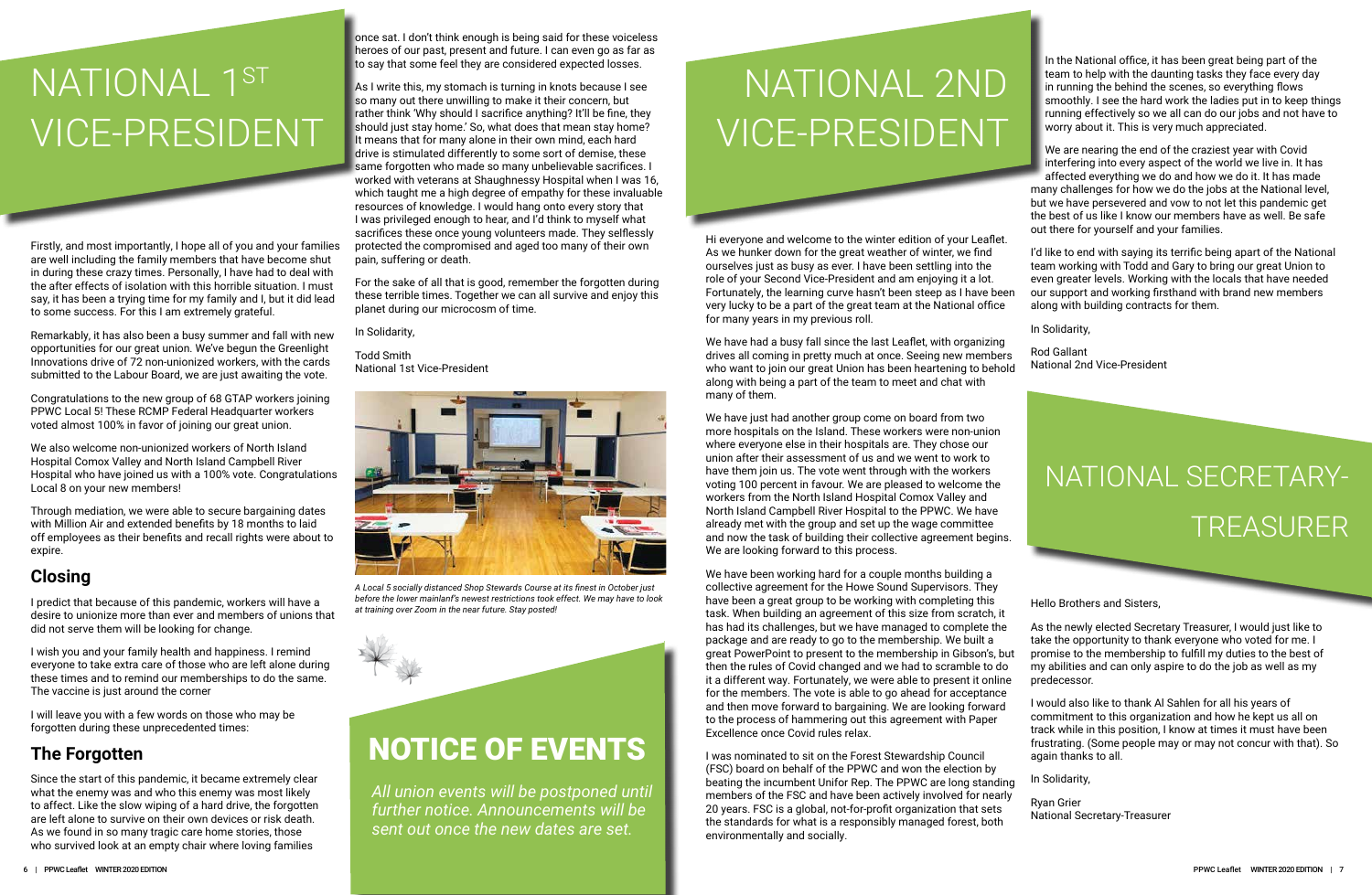On September 18, 2020, there were rallies staged all across BC. Some big, some very small. These are concerned residents who have a displeasure for the current forestry model in BC. They want more say in what takes place in their local forests. They want change from the large corporate companies operating on most public lands in BC. The people are getting fed up and are demanding change!

Gary, Rod and I took to Victoria to attend the rally to ensure that the workers voices were heard. I was given the opportunity to speak at the rally. It is important that the lands are used to benefit everyone. Unfortunately, its equally important to have these large forest companies operate here in BC. Many of our rural communities rely on the jobs they create, and the taxes they acquire from the facilities that are operating. More work needs to be put into sharing the wealth of the resource extraction. It is an endless debate by both sides on how this is possible. Finding balance in this industry by keeping all sides happy is ever shifting. Gains by one side is a loss to someone else.

For far too long the original stewards of the lands here have been ignored and overwhelmed by industries and government's who control their traditional lands without meaningful consent. If these First Nation communities develop and regain the lands once taken and fragmented by industry and poor government policies, we will see change. These outlying communities can prosper on the wealth the land provides and can reteach its youth traditional values again. When our most vulnerable communities can succeed, we can all succeed!

Protection of some of our most valuable resources must be at the forefront of all discussions with the issues of clean water and species at risk to start. Ecosystems should not be destroyed for resource extraction. The permanent loss of habitat is unacceptable in this day and age of modern technology.

The PPWC will continue to work with all parties wanting a better environment while maintaining a strong industry that creates good jobs for strong communities!

The COVID-19 restrictions that were recently put into place meant the cancellation of the trip planned to Locals 9 and 18. Dan Pierce, the creator of the "Heartwood" series and I were in the late stages of planning the trip.

He had asked for help from the PPWC to obtain footage of locations and interviews of forestry workers. He was hoping to capture the plights of a forestry worker in rural BC. I was

sending out emails and asking for people to step up and be interviewed. I believe this is a good opportunity for our membership to have a chance to speak about the industry and its effects on the communities in both the good and bad times.

> November went by fast and I hope that everyone took the opportunity to remember the people of the past who fought for our present by giving us the rights and freedom we enjoy today. We give thanks to those people protecting us now. The veterans deserve more than the one day to be recognized. should take the time to thank them on any opportunity we  $c<sub>i</sub>$

We will be replanning the trip for the spring, in hopes that restrictions will ease and travel will once again be safe. Alternately, we will discuss holding interviews using different methods. Please feel to review his films that can be found on YouTube.

While travelling through the areas I was hoping to meet environmental and forestry committees at each local and have discussions on how the committees are doing during these times. I will look at contacting these groups through email for now.

> With COVID still in our midst and the Christmas season fast approaching, this time can be stressful to many and mental health issues could be on the rise. Mental health comes in many different forms. Issues related to it are becoming a serious issue for many people. It needs to be recognized and resources need to be provided for those who don't know where to turn for help.

Due to the COVID-19 restrictions and guidelines, most upcoming seminars and conferences have been canceled for the near future. However, I have been attending webinars and zoom calls on topics I find interesting. Its been a good way to stay connected. Although not as interesting as the good ol' fashion in person events, these prove valuable with staying on top of issues.

Spring will bring new light to COVID-19 with possible vaccines being available which will ease the restrictions. Besides preplanning for a trip to Mackenzie and Prince George, I will plan a trip out east to Locals 1, 15 and 26 in the late spring or early summer. I will meet with the committees and try to time out things so I can observe their local meetings. Early summer should bring a visit to Local 5 and the variety of sites within that Local. With these visits, I hope to bring a training session that members can use in their workplaces and beyond. Each session will be generated for each specific region, with the focus being on environmental issues and other locals will receive a session more geared towards forestry issues as well.

I am currently working on a training module to bring to Local 2 and 8 that will reside mostly on Vancouver Island. The module will consist of 2 speakers from the region along with a presentation by myself. I will be looking at both virtual and in person sessions as per health and safety guidelines. Look for this to happen in the early part of 2021.

Please feel free to contact me with any upcoming events and webinars you feel may be valuable.

In Solidarity,

Cam Shiell National Environmental Sustainability Officer

## NATIONAL ENVIRONMENTAL SUSTAINABILITY OFFICER

# NATIONAL OCCUPATIONAL HEALTH & SAFETY OFFICER

Hello Brothers and Sisters,

I would like to thank everyone who voted in the National election. The freedom to vote is an important right that we have at any level, from union to government and we need to keep this our right. Just look at our neighbours to the south and you'll see how messy the voting process can get.

### **Remembrance Day**

## **COVID-19**

We have all these new terms and anyway we put them, the new normal is becoming an everyday reality that we will be dealing with one way or another. As this pandemic continue we need to be aware of the effects it may be having on fam members and friends.

Make sure that your Emergency Family Assistance Program (EFAP) or Health and Welfare Committee members contact information is posted and readily available.

Here are a few links:

#### **HealthlinkBC**

healthlinkbc.ca

**Canadian Mental Health Association BC**  https://cmha.bc.ca/

**Here to Help BC**  https://www.heretohelp.bc.ca



## **Training**

| y<br>he<br>Nе<br>an. | Like so many things affected by COVID-19, there are no dates<br>currently set for training for the committees. If there are<br>training areas you would like to see addressed, please send<br>me an email at healthandsafety@ppwc.ca, and I will look into<br>what we can do. |
|----------------------|-------------------------------------------------------------------------------------------------------------------------------------------------------------------------------------------------------------------------------------------------------------------------------|
|                      | As I mentioned earlier, you can also contact me for any<br>assistance that I may be able provide.                                                                                                                                                                             |
| ؛S,<br>ily           | Like everyone, I'm looking forward to getting back to the many<br>things that I enjoy doing and I hope that 2021 will bring a new<br>and rewarding year ahead.                                                                                                                |
|                      | I look forward to going to each local to meet with you in the<br>near future.                                                                                                                                                                                                 |
|                      | Have a safe and happy holiday.                                                                                                                                                                                                                                                |
|                      | In Solidarity,                                                                                                                                                                                                                                                                |
| N                    | <b>Barry Touzin</b><br>National Occupational Health and Safety Officer                                                                                                                                                                                                        |
|                      |                                                                                                                                                                                                                                                                               |

## **Tell us your story! Write to your union!**

Articles should be between 250 and 700 words in length. Please submit any revelant graphics with your article

> Please send your articles to national@ppwc.ca

*Cam Shiell marched and spoke at the Forest March Rally Victoria on September 18, 2020 to protect old growth and ensure that the voices of forestry workers don't get lost in the fight for naturebased management of BC Forests.*

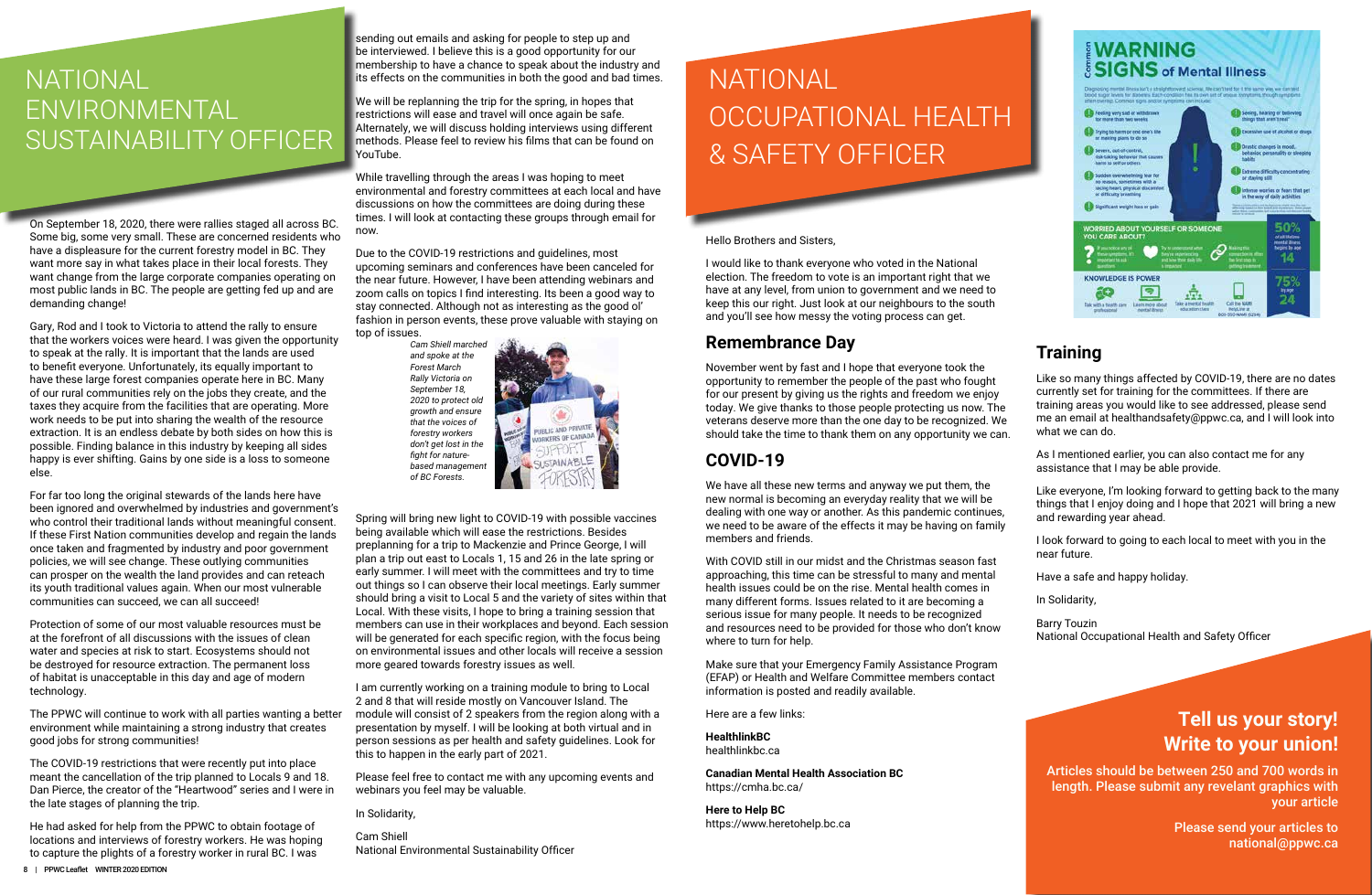# **CCU**

In August 2020, CCU President Kelly Johnson wrote a letter to each Premier in the country, urging them to reform labour laws in their respective jurisdictions to move to a condensed, four-day workweek.

With the COVID-19 health crisis and the reduced contact time from a condensed workweek, it will literally become a lifesaver for potentially tens of thousands of Canadians.



Dear Prime Minister Trudeau,

On behalf of the Confederation of Canadian Unions (CCU), the largest affiliation of independent unions in the country, I am urging you to reform the labour laws in your province to move to a condensed, four-day workweek.

In the wake of the COVID-19 pandemic, businesses throughout the country have taken enormous steps to ensure the safety of their employees and customers. Now governments must do the same for all workers throughout the country to minimize contact time between individuals (both at work, and daily travel to and from work) and defeat COVID-19 once and for all.

The four-day workweek actually isn't a new idea. As far back as the 1970s, economists and sociologists pondered a near future where Friday would be part of the weekend, and workers could spend more time with family and friends or undertake activities to learn and improve themselves.

Working from home and telecommuting have made an enormous difference in combating the COVID-19 epidemic and saving potentially tens of thousands of lives. But even this isn't enough. Condensing the workweek into four days is the next step to fight this deadly illness.

There are other benefits. Large corporations like Microsoft Japan began trials of a four-day workweek last year, and it led to happier workers, fewer electricity and workplace costs, more efficient meetings and higher rates of productivity. Not surprisingly, Microsoft Japan decided to permanently adopt the policy.

Similar experiments and studies show that workers are more productive during a four-day workweek, which is why in addition to Microsoft, a large number of other corporations throughout the western world are moving to adopt the policy as well. And if businesses can make this move while maintaining production and workflow, why can't all workplaces in both the public and private sectors move to a four-day workweek and enjoy the same benefits?

Perhaps the most surprising aspect of the idea is the level of support is has already garnered. It's extremely rare that policies this important earn universal backing from across the political spectrum, yet if you scan newspapers and online news sites from throughout Canada, you'll read from a wide range of journalists, commentators, economists and political scientists glowing reviews and articles about the benefits of a four-day workweek.

It's no wonder that an increasing number of Canadians are supporting the idea. A June 2018 Angus Reid poll showed that 68% agreed with moving to a condensed four-day workweek while maintaining 40 hours of work. Another study from 2019 by Citrix showed that 80% of office workers in Canada would take a four-day workweek if they could.

There is also a large amount of research going back decades illustrating that the traditional five-day workweek is actually detrimental to our mental and physical health, and results in high stress levels, fatigue, low motivation and job satisfaction, poor sleep and higher rates of cardiovascular disease.

Add the COVID-19 health crisis to this, and the reduced contact time from a condensed, four-day workweek will literally become a lifesaver for potentially tens of thousands of Canadians.

Most Canadian workers have been on a five-day workweek since well before World War II. We are now in the third decade of the 21st century and facing a major medical, social and economic crisis with COVID-19. It's time we take the next step in battling this deadly illness, save lives, and create a condensed, four-day workweek for all workers in Canada.

If you have any questions or would like to discuss this further, please do not hesitate to contact me. I look forward to hearing from you.

Sincerely,

Kelly Johnson President, Confederation of Canadian Unions 250.365.5309 contact@ccu-csc.ca www.ccu-csc.ca

# **Hopy Retirement!**

#### The PPWC thanks Bob Smiley for his many years of service and support

Below is Bob Smiley's inspiring words on his time as a pension trustee at PPWC:

Greetings to All; As my time on the Board has come to an end, I thought I would put some random thoughts together to share with this group. I believe that they are mostly accurate.

Of course the battles on the Shop Floor were different then as harassment laws did not exist. The battles at the Union Hall were different as expectations and processes were different. One of my first duties as a Trustee for PPWC Local 8 was to count the ballots for committee elections. I would bring the results up from downstairs while the meeting was on and take them to the Head Table and the President would announce the results. As I passed the results to him the first time, I explained to him that it was a tie. This caused a delay in the announcement and as I stood off to the side in the crowd one of the old timers asked me what the problem was and I explained to him that the vote was a tie. He got very indignant and yelled at me, "We didn't have any ties in the old days!"

More than 30 years ago when I put my hand up to become a Shop Steward I could never have imagined where that decision would take me. Many battles on the Shop Floor, at Union Halls, at Standing Committee Meetings and Bargaining Meetings were all a testing ground for becoming a Trustee on the Pulp and Paper Industry Pension Plan. What I learned in those situations was how to listen to people. I learned that it was important to listen, even if I did not agree with what was being said. The important thing was to understand the perspective of the individual who I was speaking to. Around that time, the decision was made by the existing Pension Trustees (at that time 4 Employer, 2 PPWC and 2 CEP) to invest most of our funds into Long Term Bonds. I remember speaking with Bob Green (PPWC Trustee from Local 2) at the time and he was under a lot of pressure to justify what many of the Wage Delegates believed was a "stupid idea". We all know how that turned out. The Pulp and Paper Industry Pension Plan came through the

funding and benefits levels of our Plan were under pressure. The Trustees at the time (led by Stan Shewaga and Brian Payne) made some difficult and far reaching decisions that resonate with us today. Bruce Rollick was instrumental in guiding and advising the Trustees at the time. I recall attending a Joint Information Meeting in Duncan. I have attended many Joint Wage Caucus Meetings but this is probably the only meeting held for active members that included the PPWC and CEP members. At that meeting Bruce made a presentation on what a new restructured Pension Plan could and should look like. He was inundated with questions (mostly hostile) and comments (mostly negative) and through it all kept a smile on his face. His recurring answer was that yes we could carry on doing what we were doing and making improvements and "all it takes is money" but at this point looking out we do not have the funding to accomplish that.

Standing Committee Meetings were always interesting as all of the problems of the organization would eventually find their way there. I found out very early on that if problems could not be solved at that level they would have to be negotiated during the next round of Collective Bargaining. This led to my interest in standing as a Wage Delegate, which I did in 1994.This was a time of change as my employer (MacMillan Bloedell at the time) spun off my mill (Harmac) into a separate company (Harmac Pacific) which was an indicator that things were changing in our industry and what followed were many other changes to employer/employee relationships (Crown Zellerbach/BC Forest Products/Norske Skog/Fletcher Challenge/Pulp Co/ Paper Co/Catalyst Paper/Timberwest/Paper Excellence/ Canfor Pulp Income Trust....) And a lot of permanent changes and shutdowns (Gold River/Prince Rupert/Elk Falls/Eurocan/ Woodfibre/North Central Plywood/Island Phoenix) and numerous converting plants. Sessions that our advisors put on only help reinforce the culture of our Plan. They also show how valuable our Advisors are to the success of our Plan. Finally, I would like to thank all of the Trustees and our Advisors for your advice and support. I would like to single out (always dangerous), Vince Lukacs and Kent Elliott. As Co-Chair, I could not have expected anyone better than Vince. His commitment to the Plan and professionalism were always appreciated by me. At a very early stage in my time on the Board, it was obvious that Kent was an important part of our group. His temperament, experience and knowledge have been invaluable for me and has made me a more effective Trustee. It is great that Kent has remained on the Board and I know that Elaine will benefit from Kent's presence, as will all future Trustees.

This was also a time when decisions were being made to transition to an Employer/Employee funded Pension Plan. It all seems very seamless and conventional now but in 1994 it was anything but. Pension Legislation had changed and the existing Of course it would have been nice to say Goodbye in person, but we all know that is not practical at this time. I wish all of our Trustees and Advisors health and happiness and thank you again for the privilege of our time together.



2008/2009 Financial Crisis as well as any Plan could expect. This is a testament to decisions made by previous Trustees (following advice of their advisors at the time). While many plans were losing 20%-30% of their value our plan lost 1.6%. That is something that we all should be proud of and grateful to those that came before us. I hope that future Trustees can say the same about decisions that we have made over the last 12 years.

Being a Multi-Employer Pension Plan, I have always been impressed with the level of expertise of our Trustees. On the Employer side, the Financial advice has been invaluable and the perspectives and experience of each different employer Trustee extremely helpful. From the PPWC and Unifor Trustees, I have always been very comfortable that the interests of the Beneficiaries of the Plan were being protected. New Trustees that join the Board quickly come to understand this. The Training